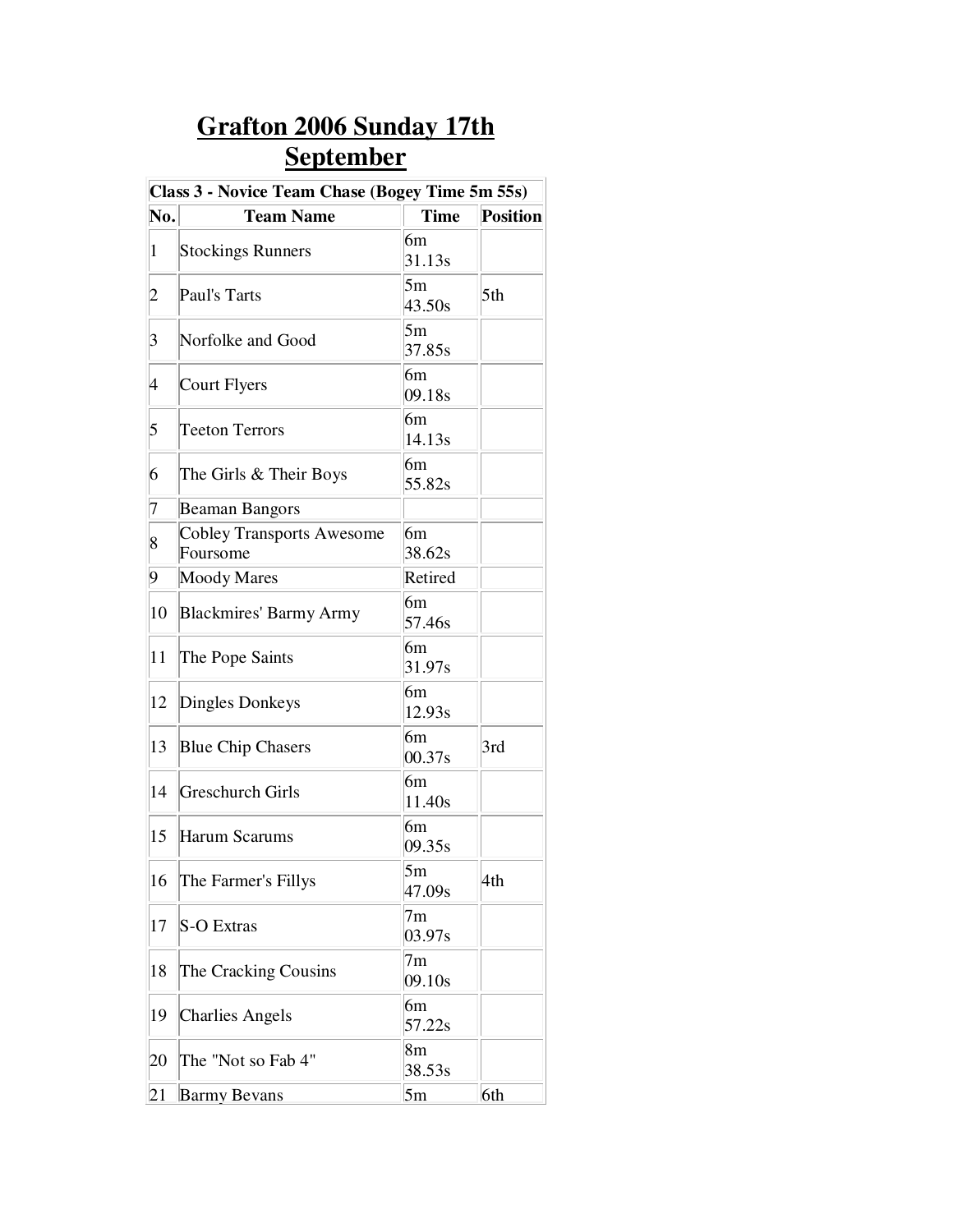|    |                                  | 41.03s                    |     |
|----|----------------------------------|---------------------------|-----|
| 22 | Odd & Sods                       | 4m<br>55.22s              |     |
| 23 | Greschurch Gang                  | 5m<br>50.06s              | 2nd |
| 24 | Fat & Furries                    |                           |     |
| 25 | Wanna Bees                       | 5m<br>22.50s              |     |
| 26 | Golden Valley Vegabonds          |                           |     |
| 27 | Ant Hill Mob                     | 5m<br>50.25s              | 1st |
| 28 | Absolute Chaos                   | 6m<br>59.81s              |     |
| 29 | Chicken Run                      | 6m<br>17.13s              |     |
| 30 | <b>Bollocks To Blair's Babes</b> | 6m<br>09.10s              |     |
| 31 | Hobnob Goblins                   | 6m<br>31.78s              |     |
| 32 | <b>Starbucks</b>                 | 5m<br>41.00s              |     |
| 33 | Aldenham Harries                 | 6m<br>59.00s              |     |
| 34 | College Farm Flyers              | 10 <sub>m</sub><br>05.65s |     |